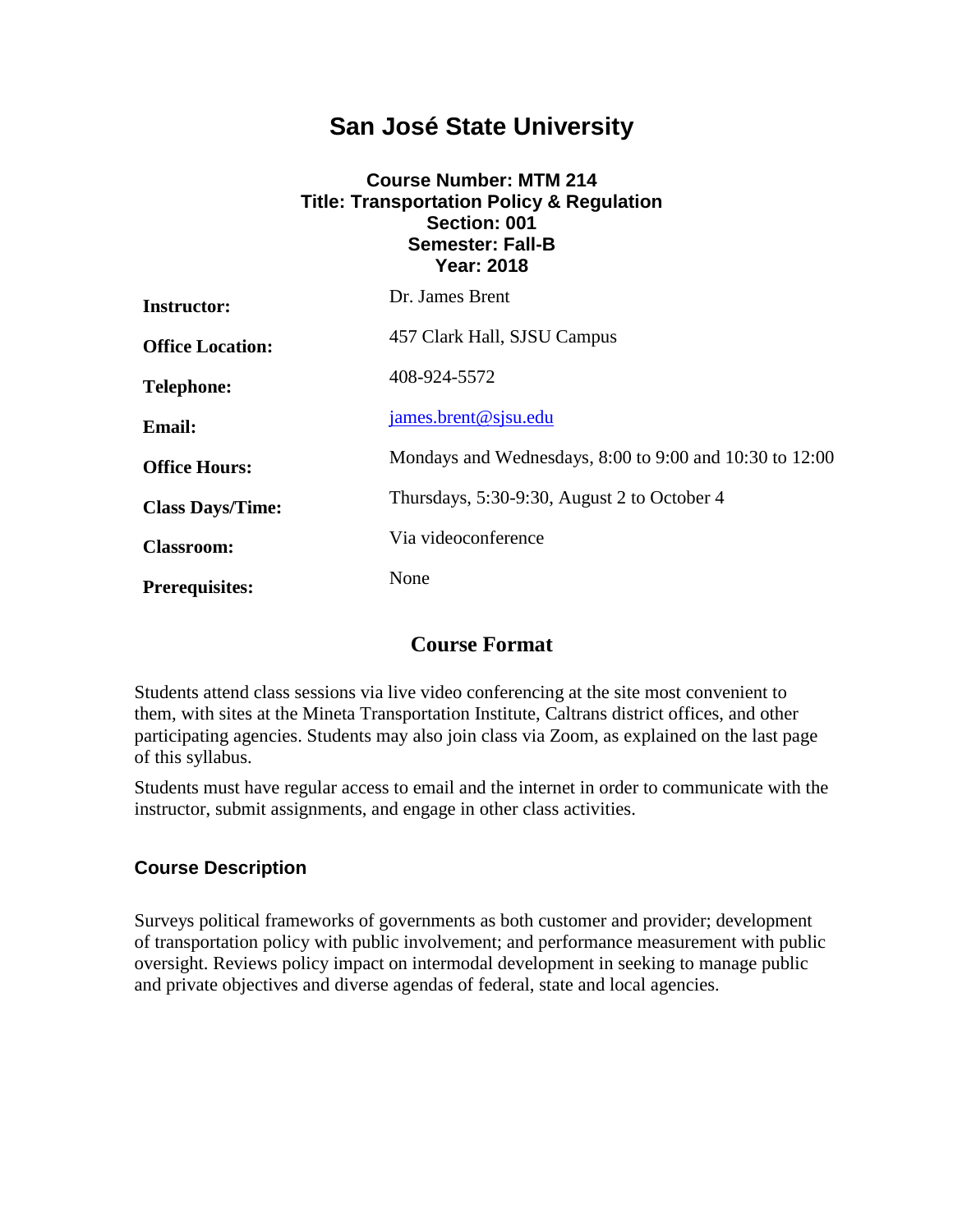#### **Course Learning Outcomes**

Upon successful completion of this course, students will be able to:

- $\bullet$  distinguish between the various sources of transportation law & policy
- describe the process of creating transportation legislation
- conduct legal research related to transportation issues
- explain the main federal laws related to transportation
- describe the leading Supreme Court cases related to transportation
- explain the tradeoffs between public and private interests in various aspects of transportation policy
- understand of the relationship between American federalism and transportation

#### **Required Texts/Readings**

#### **Textbook**

Panagopoulos, Costas, and Joshua Schank. (2008). *All Roads Lead to Congress: The \$300 Billion Fight Over Highway Funding*. Washington DC: CQ Press.

#### **Other Readings**

Reading for the remaining weeks will consist of journal articles and court cases. These readings will be distributed to you in .pdf format for free via the course web site.

#### **Dropping and Adding**

Students are responsible for understanding the policies and procedures about add/drops, academic renewal, etc. Information on add/drops are available at http://www.sjsu.edu/advising/faq/index.htm#add Information about late drop is available at http://www.sjsu.edu/aars/policies/latedrops/**.** Students should be aware of the current deadlines and penalties for adding and dropping classes.

#### **Assignments and Grading Policy**

Your grade will consist of the following elements:

- Midterm (August 30) =  $25\%$  [Learning Objectives 1, 4, 5, 6, 7]
- Final Exam (October 4) =  $25\%$  [Learning Objectives 1, 2, 4, 5, 6]
- Research Paper (due October 4) =  $30\%$  [Learning Objectives 1, 3, 5, 6, 7]
- Oral presentation  $= 10\%$  [Learning Objectives 1, 3, 5, 6, 7]
- Participation  $= 10\%$

The midterm and final examinations shall be administered on-line, and will usually be available for at least 48 hours. They consist exclusively of essay questions, and they will be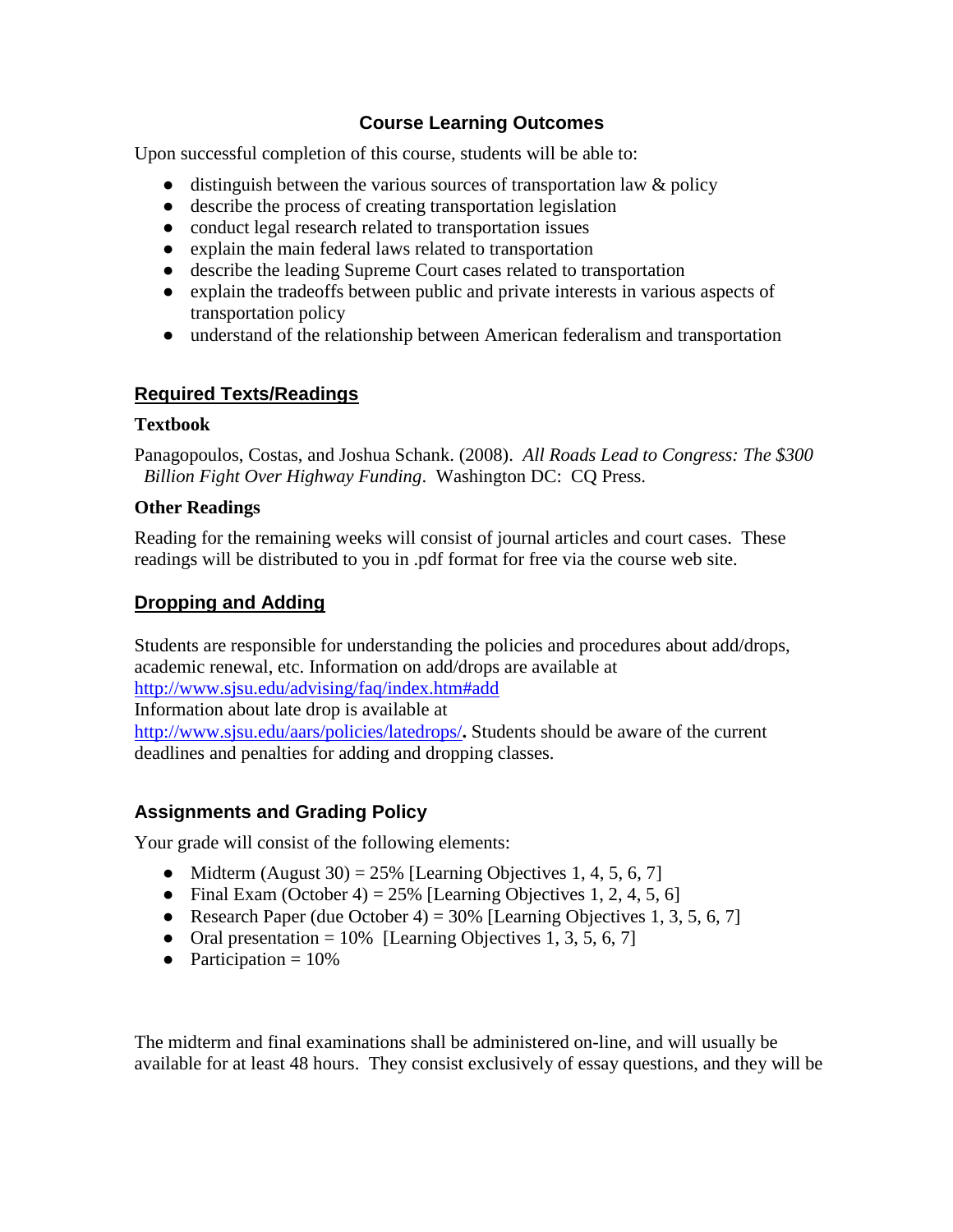based primarily on your understanding of the assigned readings, the legal concepts involved, and the arguments made therein. The research and oral presentation are described more fully at the end of the syllabus. Participation is assessed on quantity rather than quality – I am not judging the "worthiness" of your contribution to the class. No extra credit will be available.

Late Assignments – I am fairly flexible about allowing makeup exams when a student has an unavoidable conflict or an unexpected emergency. I am not at all flexible about due dates for the term paper, because the due date is not the only day that you may submit your paper – it is merely the last day you may submit your paper without penalty. The penalty for submitting the term paper late – regardless of excuse – is  $10\%$  of the total points possible for that assignment.

Final letter grades for the course will be assigned based on the following scale:

| $A = 93 - 100\%$ | $B = 83 - 87%$ | $C = 73 - 77\%$ | $D = 63 - 67\%$    |
|------------------|----------------|-----------------|--------------------|
| $A - 90 - 92%$   | $B - 80 - 82%$ | $C - 70 - 72\%$ | $D - 60 - 62%$     |
| l B+ = 88-89%    | C+ = 78-79%    | $D+ = 68-69%$   | $F = 59\%$ or less |

## **Classroom Protocol for the Lucas College Graduate School of Business**

<http://www.sjsu.edu/cob/Students/policies/index.html>

## **University Policies**

Per University Policy S16-9, university-wide policy information relevant to all courses, such as academic integrity, accommodations, etc. will be available on Office of Graduate and Undergraduate Programs' [Syllabus Information web page](http://www.sjsu.edu/gup/syllabusinfo/) at http://www.sjsu.edu/gup/syllabusinfo/"

### **Lucas College and Graduate School of Business Mission**

We are the institution of opportunity in Silicon Valley, educating future leaders through experiential learning and character development in a global business community and by conducting research that contributes to business theory, practice and education.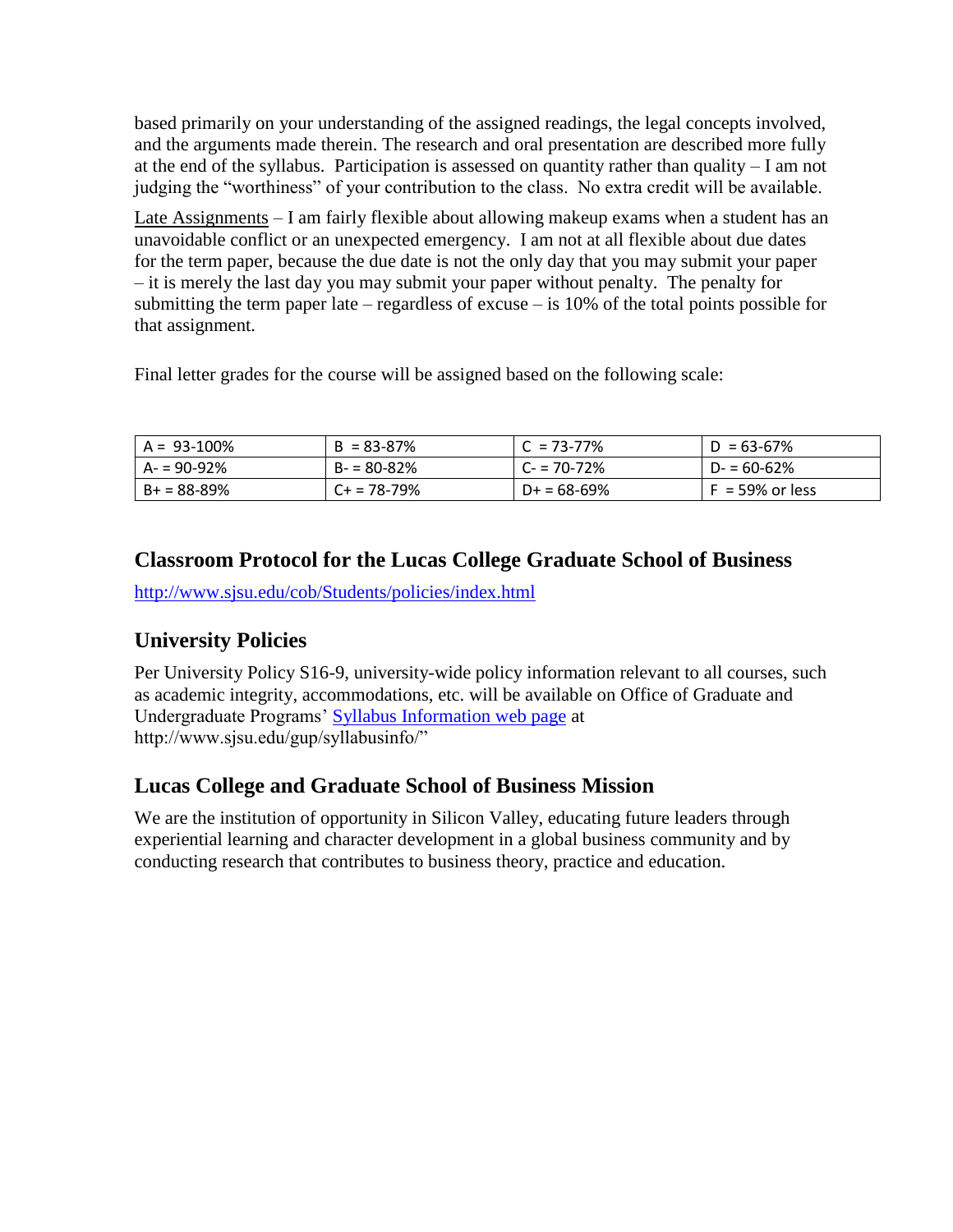# **MTM 214 – TRANSPORTATION POLICY & REGULATION**

*This schedule is subject to change upon notification.*

*Specific readings for each class are listed in the course webwsite.*

| <b>Week</b>             | <b>Date</b>                                              | <b>Topics, Readings, Assignments, Deadlines</b>             |
|-------------------------|----------------------------------------------------------|-------------------------------------------------------------|
| $\mathbf{1}$            | 08/02                                                    | Introduction to the Course & Your Colleagues                |
|                         |                                                          | A Brief History of Transportation Law in the U.S.           |
| 08/09<br>$\overline{2}$ | Constitutional Foundations (Part 1) – The Takings Clause |                                                             |
|                         |                                                          | <b>Regulatory Takings</b>                                   |
| 08/16<br>3              |                                                          | <b>Constitutional Foundations (Part 2)</b>                  |
|                         |                                                          | The Interstate Commerce Clause & Preemption                 |
|                         |                                                          | The "Dormant" Commerce Clause                               |
| 08/23<br>$\overline{4}$ | Transportation & Discrimination                          |                                                             |
|                         |                                                          | --Racial Discrimination                                     |
|                         | --Disability Discrimination                              |                                                             |
| 5                       | 08/30                                                    | <b>MIDTERM EXAM</b>                                         |
|                         |                                                          |                                                             |
| 6                       | 09/06                                                    | Making Transportation Law in the Intermodal Era             |
|                         |                                                          | --The Legislative Process and SAFETEA-LU [All Roads Lead to |
|                         |                                                          | Congress discussion]                                        |
| 7                       | 09/13                                                    | Transportation & the Environment                            |
|                         |                                                          | Transportation Safety & Security                            |
| 8                       | 09/20                                                    | Public Transit & Congestion Mitigation                      |
|                         |                                                          | --Urban Mass Transit                                        |
|                         |                                                          | --Amtrak                                                    |
|                         |                                                          | --Strategies for Mitigation                                 |
| 9                       | 09/27                                                    | <b>Making Agency Regulations</b>                            |
|                         |                                                          | Transportation & the First Amendment                        |
| 10                      | 10/04                                                    | FINAL EXAM (and remaining presentations, if needed)         |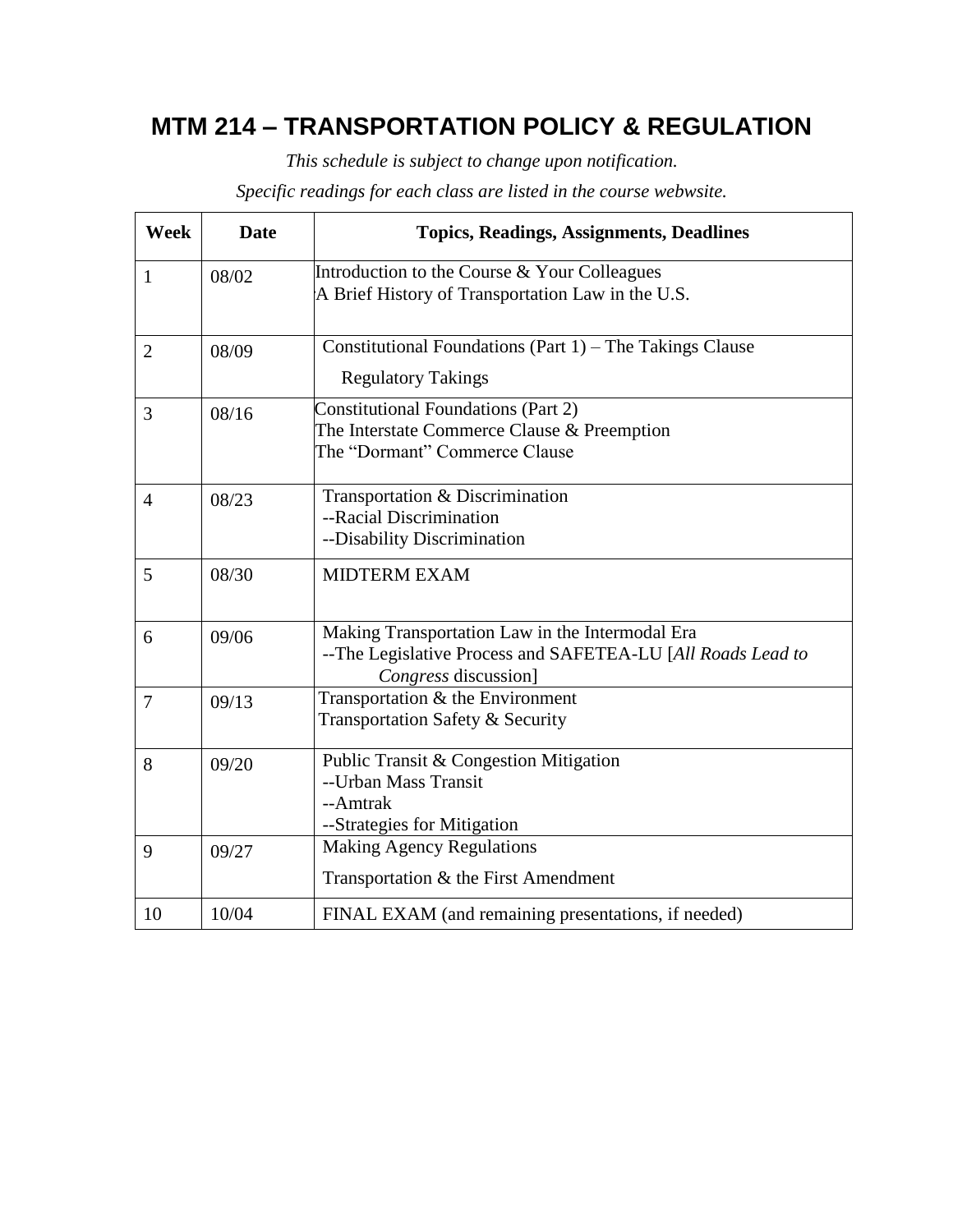#### **TERM PAPER & PRESENTATION**

"There is hardly a political question in the United States which does not sooner or later turn into a legal one." -- Alexis de Tocqueville

Transportation agencies and officials are regularly subject to lawsuits on all manner of topics. Many of these cases raise extremely interesting factual and legal questions. Your term paper assignment is to locate and write about one of these cases that interest you. Although the case should be somehow related to one of the broad themes of the course, I will attempt to grant you as much flexibility as possible.

The case you write about should have the following elements (however, exceptions to virtually all of these requirements can be waived pursuant to consultation with me):

- It should have been decided within the past 20 years
- It should involve surface transportation
- It should involve a law or regulation passed by either the federal government or a state, county or municipal government
- It should not be the subject of one of the assigned readings in this course
- $\bullet$  It should be controversial

The specific elements of your paper should be:

- A brief description of the facts of the case
- A brief description of the contents of the law being challenged
- A brief history of the law being challenged
- $\bullet$  An explanation of the legal challenge(s) made to the law
- A discussion of the major relevant precedents
- An explanation of the Court's decision and reasoning (if any)
- An explanation of any concurrences or dissents (if any)
- Your own views on whether the case was correctly decided

Your paper should possess the following characteristics:

- 1) It should be at least 15 typed, double-spaced pages long and utilize a minimum of 10 sources. Many of these sources should be academic in nature.
- 2) It should contain appropriate attribution. I do not care what citation format you utilize as long as you use one consistently.
- 3) It should display proper grammar and spelling.
- 4) Although much of your paper will be descriptive, it should also have an analytical element in which you argue in favor of or against the Court's decision

In addition, students will be asked to give a 15-minute in-class presentation on their topic to the class. In-class presentations will be scheduled for weeks 6 through 9, and 10 if needed.